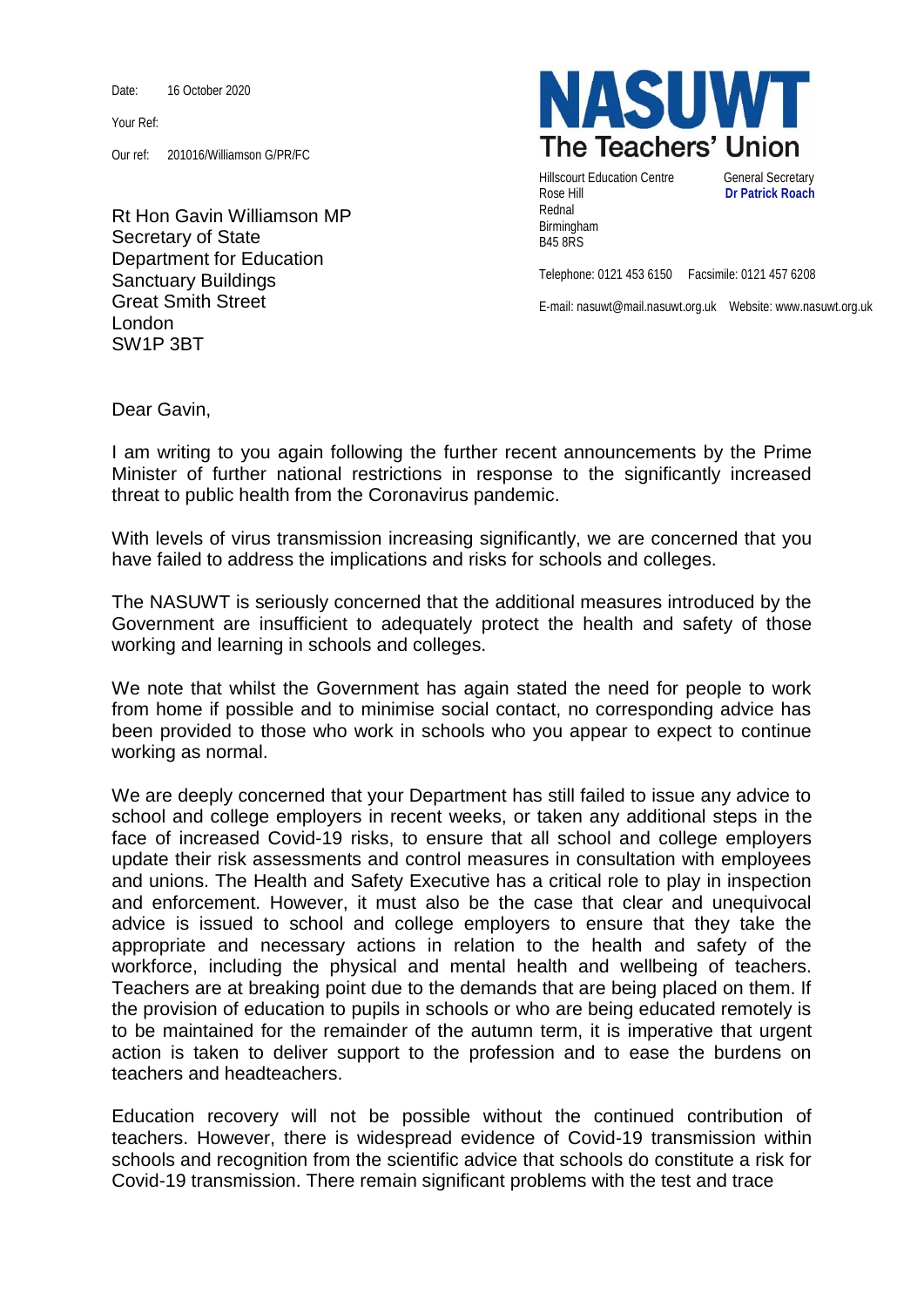system, with many teachers continuing to report to us difficulty in obtaining a test. Furthermore, there is widespread misinformation and confusion regarding the rules governing self-isolation of pupils and staff in schools.

The NASUWT is extremely disappointed that you have sought to prioritise the introduction of statutory directions in relation to the provision of remote education but have thus far refused to make determined efforts to ensure compliance in respect of workforce health and safety matters.

The NASUWT again reiterates our serious concerns about the risks to teachers who are vulnerable to Covid-19 transmission, including teachers who are pregnant, or who are clinically extremely vulnerable, or who have underlying conditions or who are from higher risk groups (e.g. BAME teachers) who are working in schools and who are already extremely concerned and anxious about their safety at work. We are concerned that teachers in these groups are at a heightened risk due to the increased incidence of Coronavirus transmission, together with the lack of social distancing within schools and the absence of PPE within schools and classrooms.

The NASUWT has noted that the Schools Minister in his letter to me dated 5 October 2020 stated that:

*'Where schools apply the full measures in our guidance, the risks to all staff will be mitigated significantly, including those who are extremely clinically vulnerable… The measures set out in the guidance provide a framework for schools to put in place proportionate protective measures for children and staff… This includes the public health advice schools must follow to minimise the risks of coronavirus (COVID19) transmission… This system of controls is a set of measures that all schools must implement for prevention and response to infection. When implemented in line with a revised risk assessment, these measures create an inherently safer environment for children and staff where the risk of transmission of infection is substantially*  reduced. While we expect this will allow most staff to return to the workplace, *we advise those in the most at-risk categories to take particular care.'*

Despite the assurances from the Schools Minister, we remain concerned that no corresponding guidance has been published and no compliance measures have been identified by your Department to ensure that your guidance is being followed consistently and applied rigorously by schools. We are also clear that many school and college employers continue to operate on the basis of outdated risk assessments produced when Covid-19 transmission levels were at their lowest immediately prior to full reopening in September. This presents a serious risk to our members working in schools, especially those who are vulnerable to serious illness or death as a result of Covid-19 transmission.

In my letters of 14 September 2020 and 23 September 2020, I asked for your response to a number of urgent matters regarding covid-safe practices in schools. I am concerned that no response has been forthcoming from you on the measures you will be taking to address: